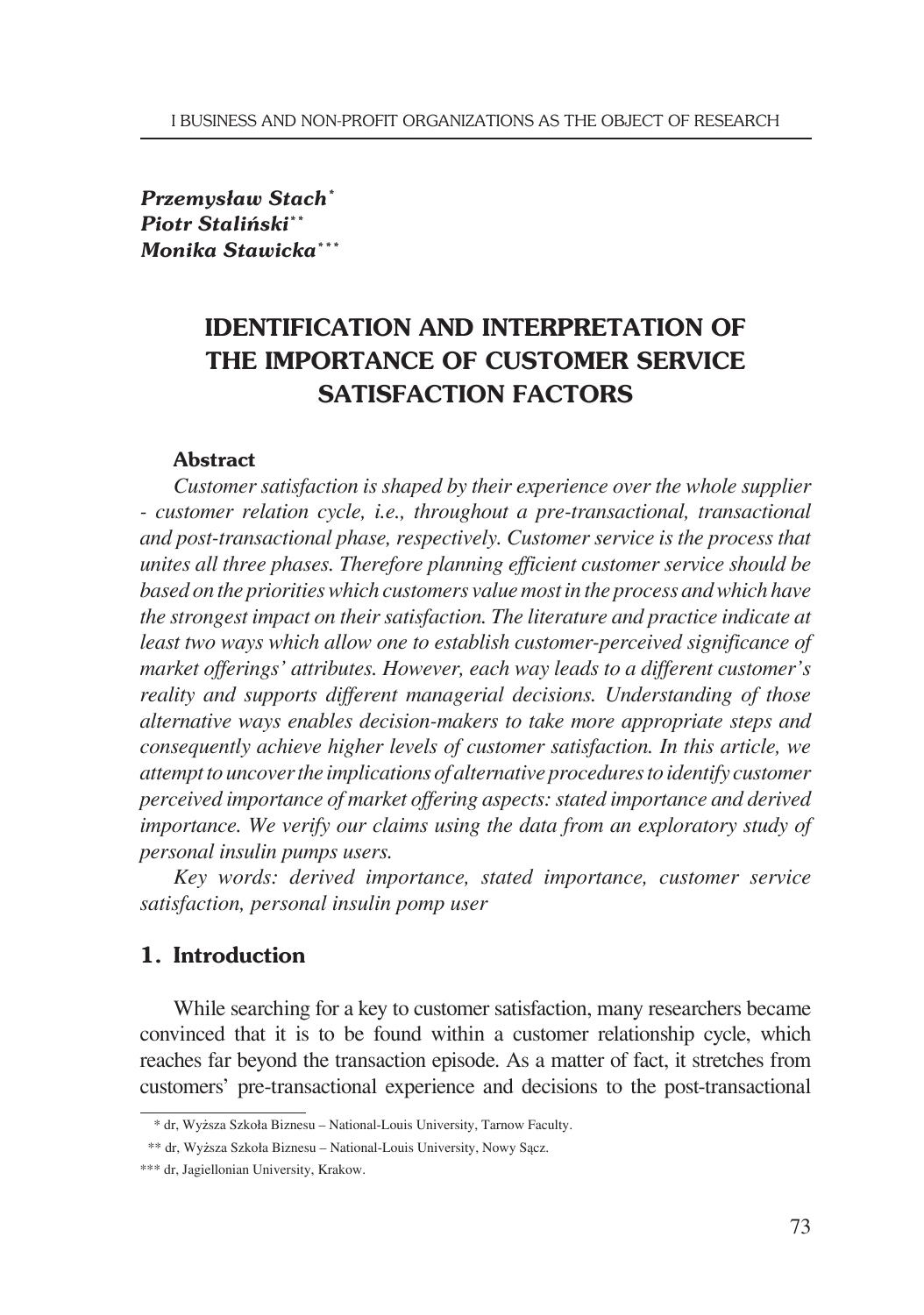experience of enjoying the purchased offering. The whole landscape of customer relationship can be successfully planned and controlled using the process of customer service, which is an integral part of the seller's total product. Customer service directly influences perceived quality, both in its functional (processual) as well as technical (expected outcomes) dimensions [Grönroos 1998]. Shaping customer satisfaction through effective customer experience management requires from planners a well-thought emphasis on those areas, which seem to impact customers' attitudes the most. It follows from this that managers must be able to correctly assign priorities and focus their attention and effort on issues, which are believed to have a most significant influence on customer satisfaction.

In the following article, the authors intend to argue for the existence of at least two routes leading to the knowledge about customer-perceived importance of different aspects of a total product. The first one leads through customers' conscious knowledge and their explicit statements, the other one requires analysis of customers' pattern of response to survey questions, which uncovers hidden and unconscious relationships between an offering's evaluation and offeringrelated level of satisfaction. In authors' opinion, both routes touch upon different realities, and bring potentially valuable observations, provided the collected data are correctly interpreted. The authors' propositions are supported with empirical observations collected during a study conducted on a sample of personal insulin pump users.

#### **2. Customer service satisfaction**

Customer service is commonly considered to be one of the key elements of a company's strategy. It is, however, difficult to find a universally acknowledged definition of customer service in the marketing literature. Customer service is context-dependent, and different industries tends to focus on either "soft" elements of seller-buyer relationships or tangible effectiveness indicators of buyersupplier cooperation. Generally speaking, customer service is responsible for delivering a promised offering to the customer in such a way, that at least his or her expectations are met with respect to the time and place of delivery as well as information and activities provided by the seller. It is often emphasized by various researchers that customer service is hardly an isolated episode, rather it is a process which encompasses preparatory (pre-transactional) activities, the actual act of delivery (transaction), and customer support (post-transactional stage). Delta Associates' consultants suggest that during the process of customer service, a company should deliver the offering to the customer honestly, allowing effective (in terms of timely and exhaustive information as well as time, effort, and cost) access to the company's offering, and ensuring that the contact with the seller to is both pleasant and satisfactory [Christopher 2011,p.31-32]. The above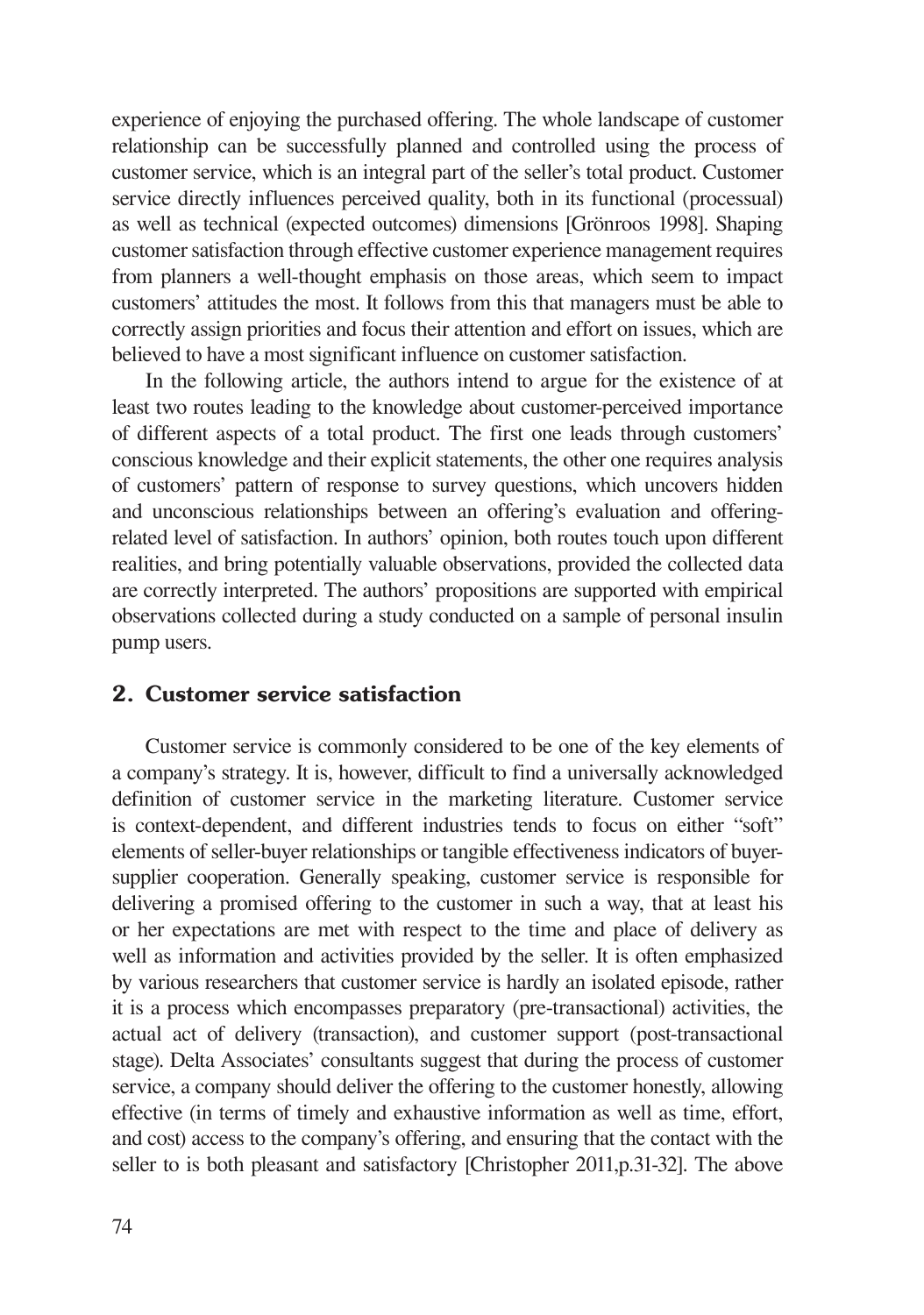discussion suggests that the effectiveness of the customer service process should be measured by recording and evaluating the level of customer satisfaction with different aspects of the process.

Having conducted a thorough literature study and field research, Giese and Cote concluded that customer satisfaction is a synthetic, affective response of varied intensity to given aspects of purchase and/or consumption (use) of a product. It refers to a certain point in time, and has a finite lifespan [Giese 2000]. From the psychological perspective, satisfaction is a complex process, which encompasses affective and cognitive components. Marketing researchers and scholars usually follow the Expectations Disconfirmation Paradigm, which derives the feeling of satisfaction from the comparison of one's pre-purchase expectations, and the experience with the product purchase and/or use. This paradigm is often supplemented with the "importance" variable, which reflects customers' perceived significance of different product attributes considered in the satisfaction measurement [Kanning 2009]. Thus the level of customer satisfaction is conceptualized as a function of a given set of attributes making up a market offering, each having different degree of significance for buyers and users. There is a common consensus – which seems both intuitively and empirically appropriate – that customers attach different importance to various offering components, therefore those components weigh differently on the level of overall satisfaction with the offering.

## **3. Stated versus derived importance**

Stated importance is defined as an explicit respondent's statement referring to the degree of an attribute's perceived importance. Typical techniques used for identifying stated importance usually include rating, and ranking scales. There are other scales commonly considered as better, though more difficult to use effectively. These include for instance: constant sum scales, Q-sort, paired comparisons, and Maximum Difference Scaling (MaxDiff). They allow researchers to eliminate the fundamental problem associated with stated importance, that is low variability of importance scores within a given set of attributes. Regardless of the technique used to identify stated importance, the assumption of the concept's validity requires satisfying the following conditions [Stark, Scholder 2011]:

- a. factors regarded by the respondent as important should be salient enough to him/her;
- b. the respondent should be sincere with himself/herself;
- c. the respondent should be sincere with the researcher and avoid responding in a socially desirable way;
- d. the respondent should be capable of rational evaluation of the object of study.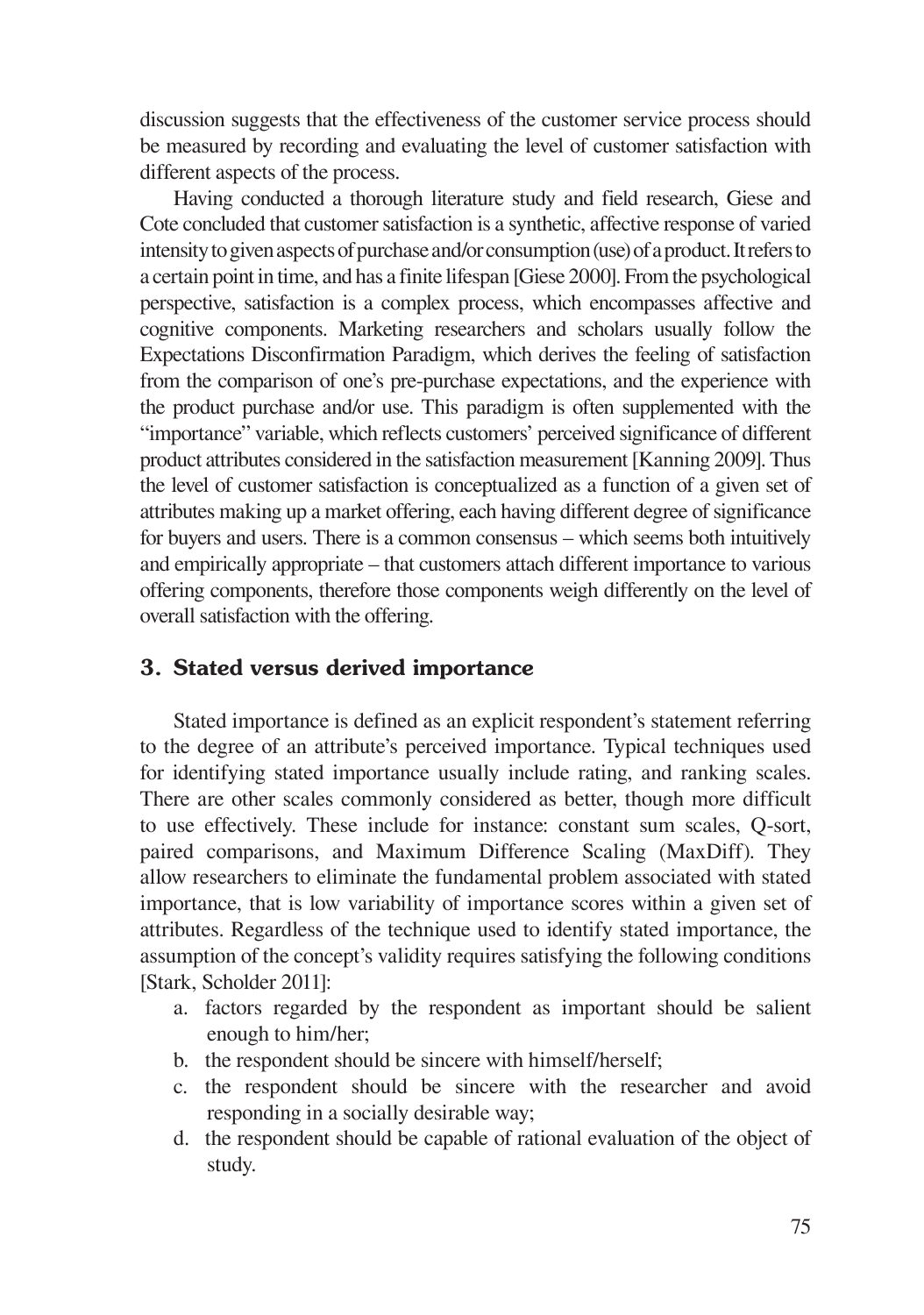Research conducted over the last several decades by cognitive psychologists suggest that the listed assumptions about respondents in many cases are overly optimistic [Nisbett 2007]. After all, respondents may not be completely aware of the things they are asked about by surveyors. One way to minimize the negative influence of individual's imperfect cognitive processes on identifying the importance attached to different attributes of an offering is by uncovering hidden patterns of respondents' responses. This objective can be achieved by putting the concept of derived importance into practice.

Technically speaking, derived importance is a statistical expression of a relation between the offering's attributes (predictive variables) and the overall satisfaction with the offering (a criterion variable). It reflects the magnitude (through the strength of covariance) and the direction with which offering's attributes change together with the overall satisfaction. To express this statistical relation, researchers usually use either bivariate correlation or multiple regression (standardized regression coefficient β). Sometimes the product of the correlation and the β coefficients are used. Table 1 offers a comparison of the concepts of stated importance, and derived importance.

|                    | <b>Stated importance</b>                                                                                                                                                                                                                                                                                                                                                                                                                                                                                         | <b>Derived importance</b>                                                                                                                                                                                                                                                                                                                                                                                                                                                                                                                                                                       |
|--------------------|------------------------------------------------------------------------------------------------------------------------------------------------------------------------------------------------------------------------------------------------------------------------------------------------------------------------------------------------------------------------------------------------------------------------------------------------------------------------------------------------------------------|-------------------------------------------------------------------------------------------------------------------------------------------------------------------------------------------------------------------------------------------------------------------------------------------------------------------------------------------------------------------------------------------------------------------------------------------------------------------------------------------------------------------------------------------------------------------------------------------------|
| Advantages         | - offers face validity;<br>- offers easy measurement and<br>interpretation;<br>- allows identification of relative<br>importance of offering's attributes<br>for a single customer, and an<br>offering's strong and weak points<br>vis-Ć-vis a competitor's;                                                                                                                                                                                                                                                     | - allows relative impact of an offering's attributes<br>(individually and collectively) on overall<br>satisfaction with the offering;<br>- does not require the dual-question approach,<br>only rating of attributes;<br>- points to key drivers of satisfaction;<br>- offers high predictive power;                                                                                                                                                                                                                                                                                            |
| <b>Limitations</b> | - respondents tend to regard all<br>attributes as equally important;<br>- rating scales (most often used) offer<br>very low discriminant power (in<br>case of ranking scales discriminant<br>power is much higher, however,<br>these types of scales are rarely used<br>for practical reasons);<br>- requires the dual-question approach<br>(i.e. rating of attributes, and stating<br>importance of each attribute);<br>- bias toward attributes perceived as<br>socially desirable;<br>- low predictive power; | - regression coefficients are difficult to<br>interpret due to ordinal scales usually used for<br>measurement;<br>- halo effect:<br>- impossible to identify importance of attributes<br>for a single respondent;<br>- dependent on sample size;<br>- coefficients tend to be unstable (their<br>magnitude, direction, and statistical<br>significance) due to multicollinearity and model<br>identification (adding or removing a variable<br>changes coefficients in regression models);<br>- sensitive to length of scales and violation of<br>normal distribution assumption (correlation); |

**Table 1.** Stated importance versus derived importance.

Selected sources: R. Chu, *Stated-importance Versus Derived-importance Customer Satisfaction Measurement*, "Journal of Services Marketing" Vol. 16/4, 2002; K. Chrzan, J. Kavecansky… 2010, op. cit.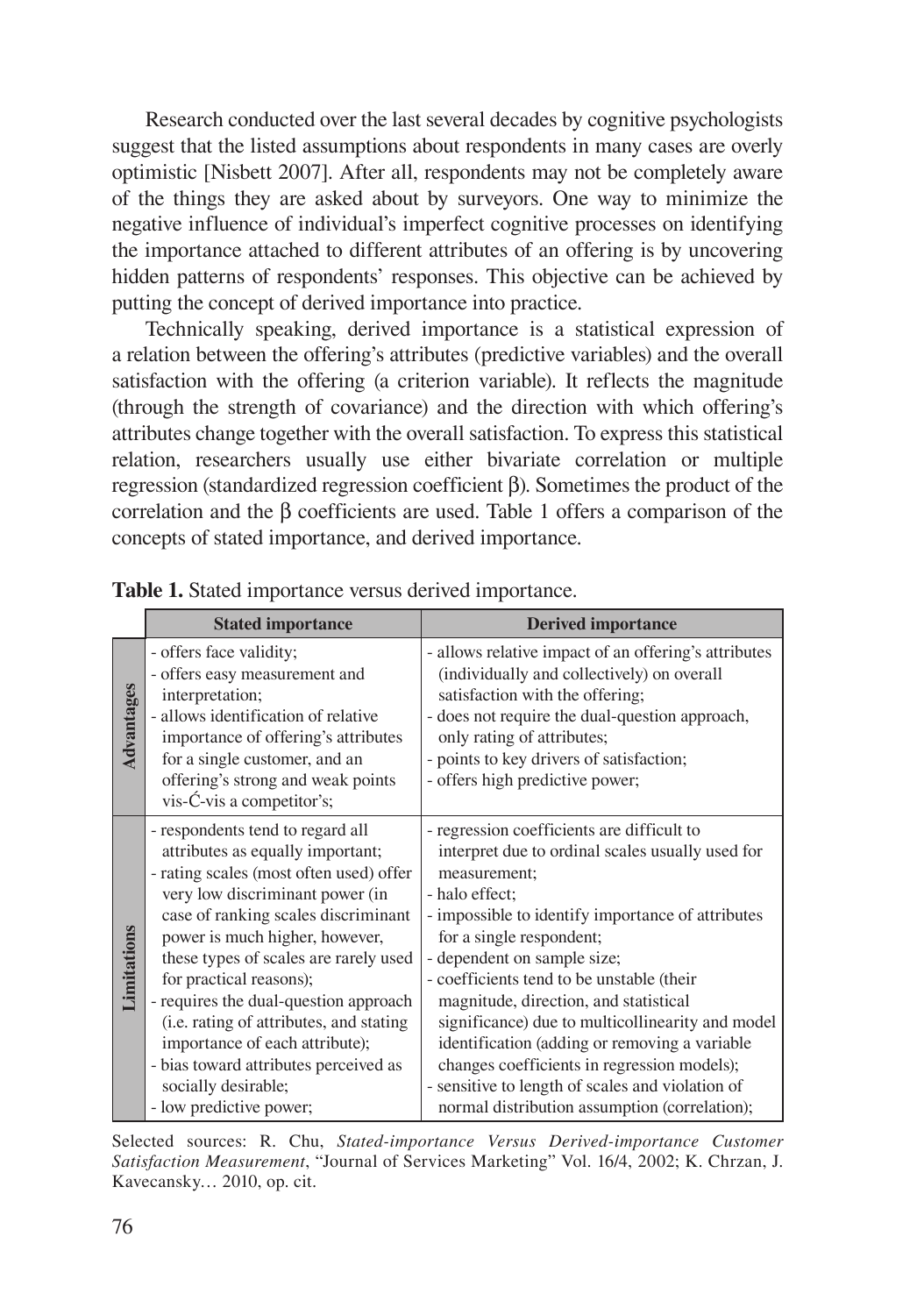It is important to emphasize that stated, and derived importance constitute in fact an attempt to measure two different realities. They should not be regarded as alternative approaches [Myers 1977]. In essence, derived importance is a measure of determination, where the determinant should satisfy two assumptions: (1) it must be important in the sense of "weighty, momentous, of great consequence, significance, or value" [Myers 1977], and (2) it must change systematically together with the criterion variable. Theoretically, derived importance satisfies both assumptions [1], stated importance only the first one. For this reason, juxtaposing both measures of importance in the so-called dual importance diagram [Grigoroudis 2003] is questionable.

Many researchers lean towards rejecting stated importance, and substituting it with derived importance, arguing against low credibility of the former, rooted in cognitive imperfection and bounded rationality of individuals. However, Chrzan i Kavecansky [Chrzan 2010] convincingly argue against treating both approaches as alternatives, where one is superior to the other. As a matter of fact, they are different methods of reaching different realities of individuals. Each method brings different knowledge, useful only when the researcher realizes which reality he or she is trying to understand, and how this reality is associated with consumer behavior.

#### **4. Different importance measures, different realities**

It follows from the earlier discussion that stated importance and derived importance address two different customers' realities – the consciously expressed reality of how "things ought to be", as well as the hidden, only partly realized reality. In his now classic textbooks, Kotler [Kotler 2009] persistently points to the fact that consumer research should not be restricted only to studying the openly articulated, for the explicit is not always truly important. Very often it is the unstated that turns out to be important. The reality of stated satisfaction factors, readily shared with the researcher by consumers due to its mental accessibility, seems to resemble the hygiene factors of Hertzberg's twofactor theory, or the "must-bes" of Kano's model. Low performance in this area tends to lead to customer dissatisfaction, however, no range of investment will boost customer satisfaction. On the other hand, the reality of derived satisfaction factors resemble Hertzberg's motivators or Kano's attractive requirements, which often remain unstated, even subconscious, nevertheless they are responsible for more than proportionate increase in customer satisfaction levels.

Researchers differ in their preference for the way derived importance should be identified. The review of accessible literature and research practices may

<sup>1</sup> Measurement errors and response biases can - and very often do – undermine the second assumption.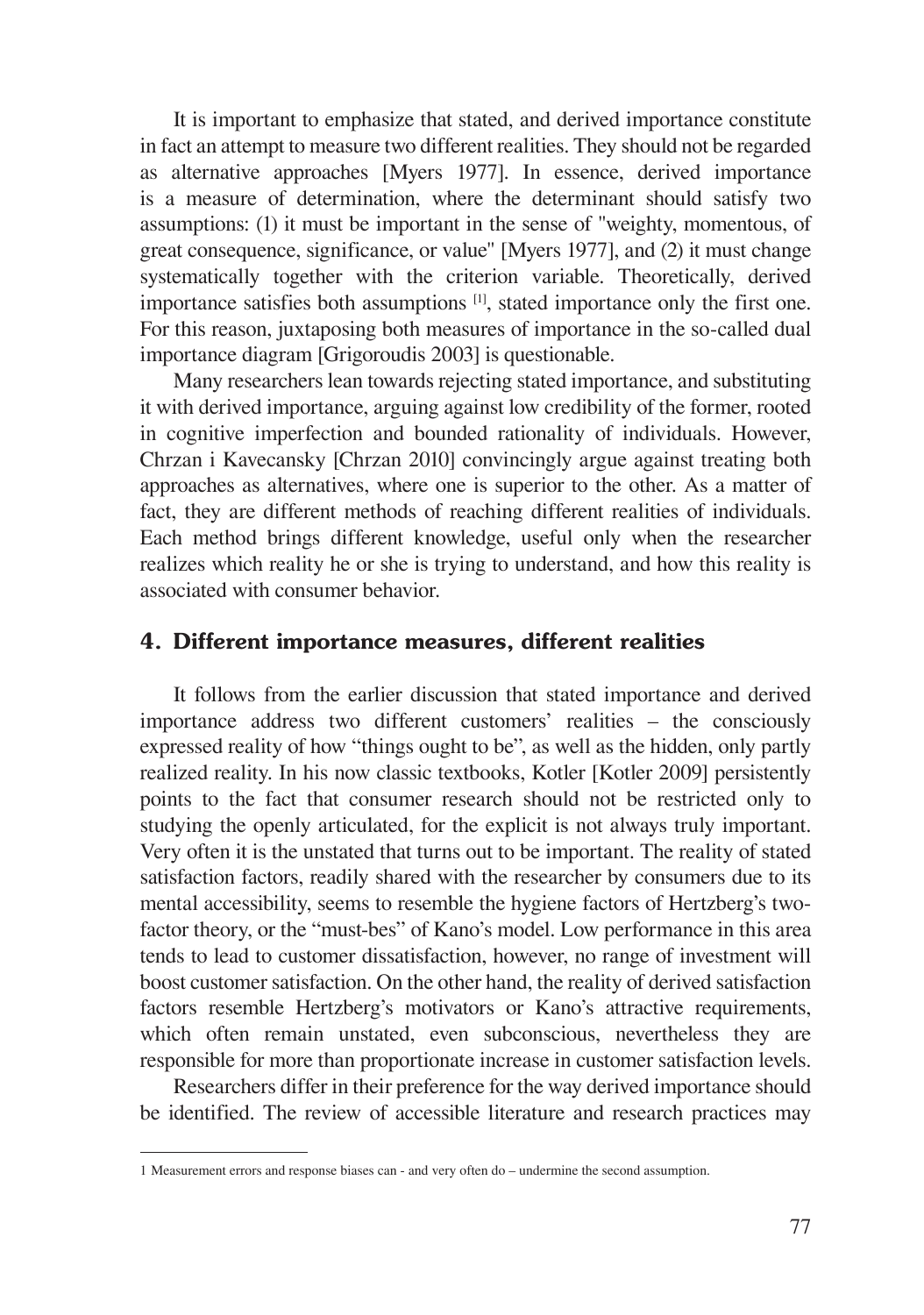suggest that the method of choice is multiple regression. It appears to be able to provide with importance coefficients unburdened with multicollinearity. Yet, considering limitations of the method, as well as rather unrealistic expectations of the lack of interactions among offering's attributes in real life, the choice of bivariate correlation seems more appropriate [Paternoster 2010]. In such a case, coefficients are affected by multicollinearity, but that is what one would expect. It is difficult to imagine an offering which attributes or internal processes are free from mutual interactions, whose direction is sometimes difficult to predict (and usually it is bilateral). Moreover, correlation analysis offers a less "foggy" picture, free from multicollinearity paradoxes of regression models (e.g. positive coefficients become negative after a variable is added or removed from the model). Thus using correlation analysis, derived importance of attributes can be expressed in terms of correlation coefficients (e.g. Pearson's or Spearman's, depending on measurement level and sample size). These coefficients can later be turned into easier to interpret coefficients of determination (r2), after the assumptions about the probable direction of the relation have been made.

# **5. Importance analysis of customer service attributes – a study of personal insulin pump users**

To identify factors perceived as important for customer service satisfaction in the context of purchase and usage of personal insulin pumps, the authors together with one of their master's degree student<sup>[2]</sup>, designed and conducted a study on a sample of 50 purposively selected diabetics – users of personal insulin pumps manufactured and serviced by one of leading producer of this type of equipment. Subjects were selected on the basis of their active involvement in the insulin pump purchase. The reasons for the industry selection were lack of research in this area, and personal experience with the industry of one of the authors. Data was collected using an internet survey. For the purpose of the study, customer service was defined in terms of a number of customer service attributes associated with pre-transactional, transactional and post-transactional stages of the service process (see table 2). The measurement was performed using seven-point satisfaction scale, which addressed overall customer experience with the manufacturer as well as satisfaction with each single customer service attribute. Moreover, respondents were also requested to rate their perceived importance of each customer service attribute using a stated importance seven-point rating scale. Table 2 presents stated, and derived importance scores, generated using the collected data.

<sup>2</sup> Authors wish to express grattitude to Dawid Wilczewski, MA for collecting empirical data used in the process of writing this article.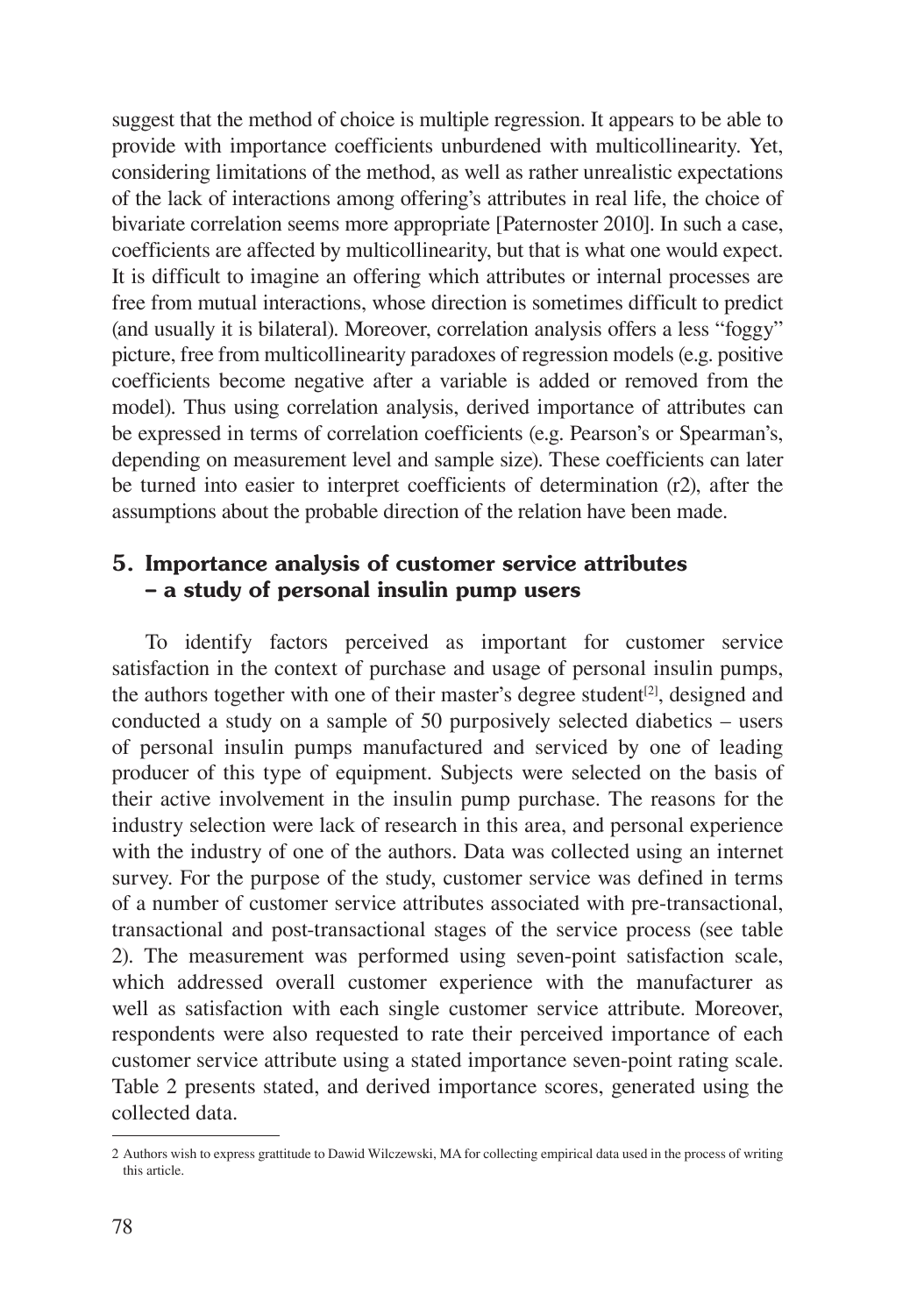| Attributes of customer service – personal<br>insulin pumps | <b>Stated importance</b><br>index | <b>Derived</b><br>importance |  |  |
|------------------------------------------------------------|-----------------------------------|------------------------------|--|--|
| Payment convenience                                        | 117                               | $.52**$                      |  |  |
| Terms of payment                                           | 116                               | $.52**$                      |  |  |
| Terms of warranty                                          | 115                               | .44**                        |  |  |
| Support in obtaining purchasing cost refund                | 114                               | $.32*$                       |  |  |
| Timeliness of order completion                             | 114                               | $.43***$                     |  |  |
| Product repair and maintenance services                    | 114                               | $.33*$                       |  |  |
| Speed of order completion                                  | 114                               | $.41***$                     |  |  |
| Solving product use problems                               | 113                               | $.31*$                       |  |  |
| Usefulness of educational materials                        | 112                               | $.67**$                      |  |  |
| Completeness of order completion                           | 112                               | .59**                        |  |  |
| Ease of submitting orders                                  | 112                               | .49**                        |  |  |
| Personnel commitment/willingness to help                   | 111                               | $.53**$                      |  |  |
| Firm's commitment to diabetes care                         | 110                               | $.52**$                      |  |  |
| Usefulness of informational material                       | 110                               | .58**                        |  |  |
| Usefulness of training programs                            | 110                               | $.54**$                      |  |  |
| Personnel's politeness                                     | 108                               | $.72**$                      |  |  |
| Knowledgeability of personnel                              | 106                               | $.73**$                      |  |  |
| Customer service department performance                    | 105                               | .49**                        |  |  |
| Web site                                                   | 104                               | .25(SI)                      |  |  |
| Call center                                                | 101                               | .2(SI)                       |  |  |
| Availability of personnel                                  | 99                                | $.73***$                     |  |  |
| Availability of training programs                          | 94                                | ,44**                        |  |  |
| *p<0.05; **p<0.01; SI – statistically insignificant        |                                   |                              |  |  |

**Table. 2.** Stated importance and derived importance of service satisfaction factors – personal insulin pump users

Source: Own elaboration using PASW Statistics 18

The table above offers a ranking list of customer service attributes. The attributes are listed in order of their stated importance score. Derived importance coefficients (Spearman's rank-order correlation) are listed to the right of the stated importance score. They reflect the relation between overall satisfaction and the satisfaction with each customer service attribute. Correlation coefficients above 0.7 (strong relation) have been shaded. The outcome of stated importance analysis confirms the common experience of researchers'. The importance indices look "flat" and offer very weak discrimination power. To strengthen the discrimination power, the authors decided to use an importance index instead of average scores. The index has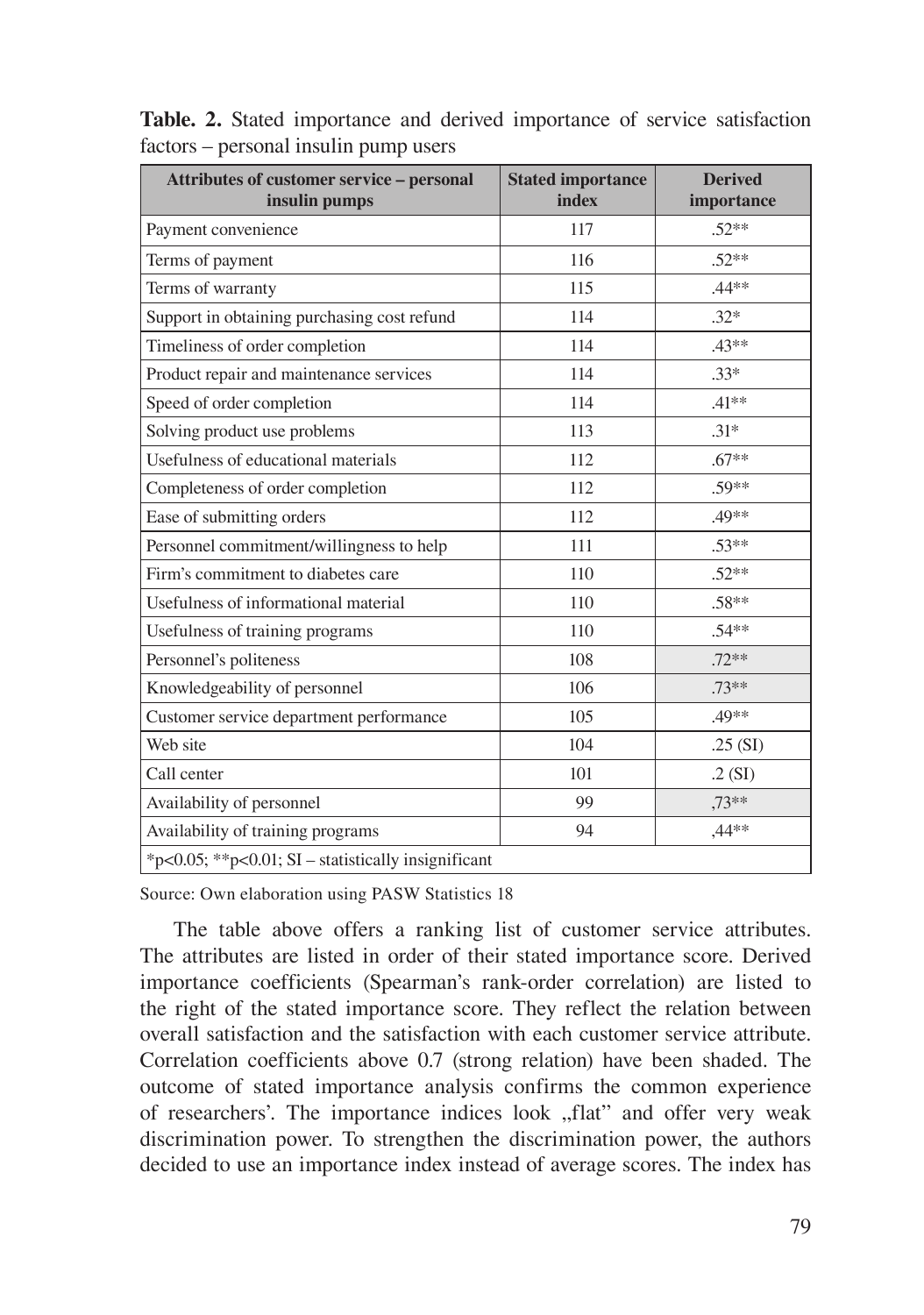been built by multiplying scale's numerical values (from -3 to +3, where -3 stands for "completely unimportant", and +3 stands for "very important") by the frequency of responses.

The table contents analysis shows a major discrepancy between both types of importance measures. The results confirm researchers' experience and serve as an empirical proof for the argument of respondents' limited selfknowledge within the area of key satisfaction factors. Respondents tend to consciously attach more importance to "hard" aspects of customer service, whereas subconsciously they emphasize the "soft" attributes. Using rating scales, respondents assign similar weight to many attributes, however, they still tend to regard as more important such attributes as: payment convenience, terms of payment, and terms of warranty. They consciously attached less importance to "human" aspects of the customer service process: availability, politeness, and knowledgeability of the personnel. It is noteworthy, that the latter group seems in fact to exert strong influence on customer service satisfaction. Especially interesting is the case of availability of the personnel. With the correlation coefficient of 0.73, it heads the list of derived importance factors (together with knowledgeability of the personnel), whereas according to the stated importance index, it is a last but one attribute on the attribute importance list.

## **6. Managerial implications and research limitations**

For many decades consumer behavior researchers have warned about the danger of relying exclusively on consumers' conscious statements, especially concerning the importance of product or service offerings' attributes and their impact on customer satisfaction. The authors' study of personal insulin pump users confirms the argument that stated importance and derived importance refer to two different realities. The reality of stated importance addresses customers' conscious expectations and points to those aspects of the total offering which constitute the acceptable minimum in the eyes of consumers. This minimum level is a prerequisite for offering's market success, but it does not that the power to influence customer satisfaction. The analysis of subconscious response patterns brings the answer to the questions what really makes customers satisfied. Very often, the subconsciously voted for satisfaction drivers are consciously underappreciated by customers. It follows from this that to maximize customer satisfaction, marketers should not relay on the articulated, which also turn out to be the unreliable. Rather, they should look for the satisfaction drivers by analyzing the customers reality bypassing their conscious input. One way to do it is by using the concept of derived importance.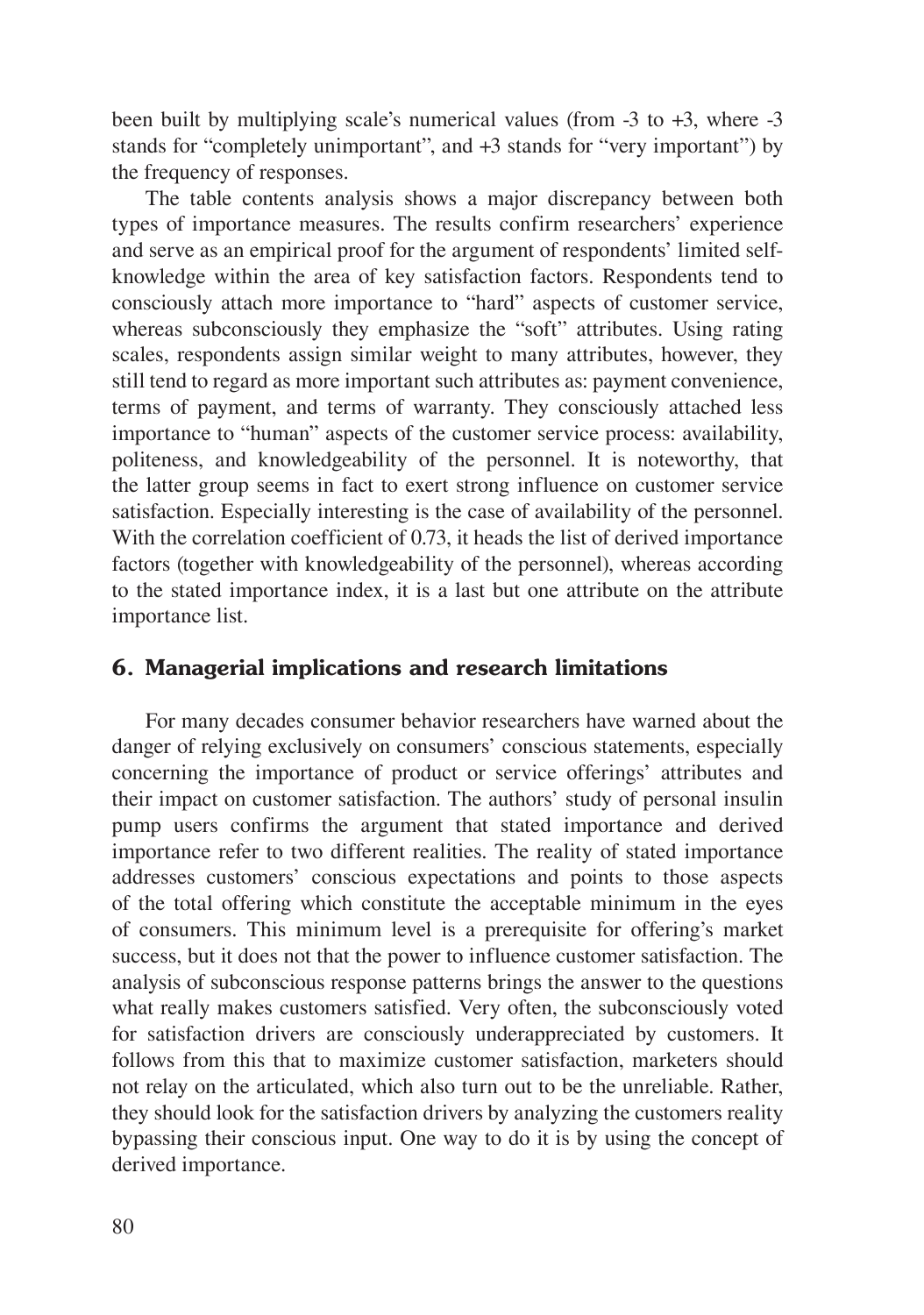The study referred to in the article is based on a relatively small and purposive sample, drawn from an industry which may not share many characteristics with other large consumer industries. Although the research results confirm the authors and most researchers' experience, the problem requires further study, preferably using larger, random samples, within mass market industries. Also, a further analysis of both concepts of stated, and derived importance seems necessary, so that they can be successfully used by market practitioners in their daily operations.

## **References**

- 1. Christopher, M., *Logistics and Supply Chain Management: Creating Value-Adding Networks*, Pearson Education 2011, str. 31-2; Speer J. in The Delta Associates "BizWatchOnline" (http://www.bizwatchonline. com/BWJuly06/article3\_0904.htm, last accessed on 04.02.2012).
- 2. Chrzan, J. Kavecansky, *Stated "Versus" Derived Importance: A False Dichotomy*, "MARITZ White Papers", February 2010 (http://www. maritz.com/News-Events-and-Insights/White-Papers.aspx, last accessed on 27.01.2012)
- 3. Giese J.L., Cote J.A., *Defining Consumer Satisfaction*, "Academy of Marketing Science Review", Vol. 4, 2000.
- 4. Grigoroudis E., Spyridaki O., *Derived vs. Stated Importance in Customer Satisfaction Surveys*, "Operational Research. An International Journal", Vol. 3/3, 2003
- 5. Grönroos, Ch., S*ervice Quality: The Six Criteria of Good Perceived Service*, "Review of Business", Vol. 9/3, 1988.
- 6. Kanning U. P., Nina Bergmann N., *Predictors of Customer Satisfaction: Testing the Classical Paradigms*, "Managing Service Quality", Vol. 19/4, 2009.
- 7. Kotler Ph., *Marketing Management 8th ed.*, Prentice Hall 1994; Kotler Ph., Keller K., Marketing Management 13th ed., Prentice Hall 2009
- 8. Myers, J.H., Alpert, M.I., *Semantic Confusion in Attitude Research: Salience vs. Importance vs. Determinance*. [w:] Perreault W.D. (red.) *Advances in Consumer Research Vol. 4*, Association for Consumer Research, Atlanta 1977
- 9. Nisbett R. E., *Telling More Than We Can oraz Banaji M. R., The Limits of Introspection*, [w:] Brockman J. (red.) *What Is Your Dangerous Idea?* HarperCollins, New York 2007
- 10. Paternoster L., *Stated importance, correlation, regression and key driver analysis*, July, "Research & Publications" 2010 (http://www. instituteofcustomerservice.com/1840-3977/Stated-importance-